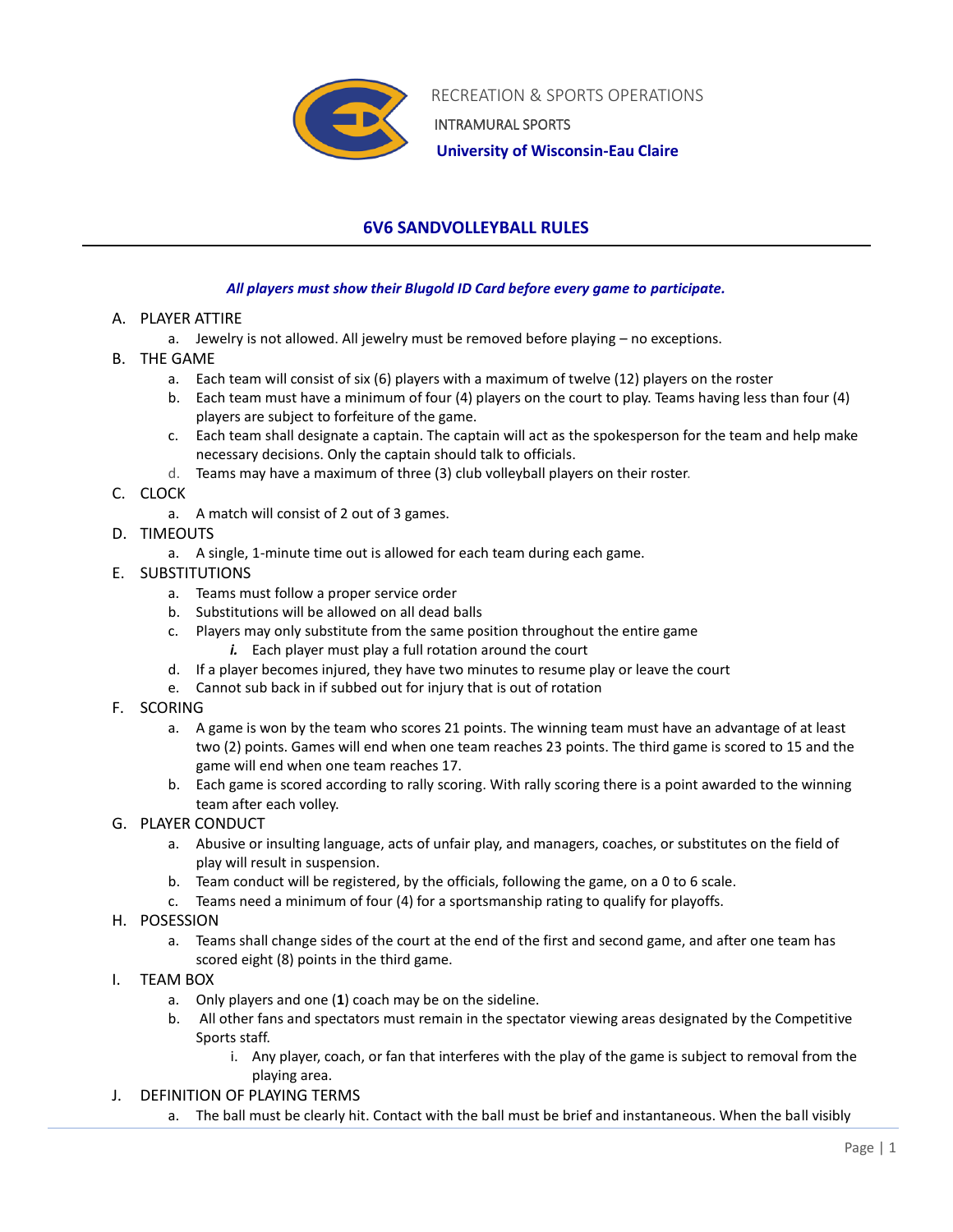comes to rest momentarily in the hands or arms of a player, it is considered as having been held. The ball must be hit in such a manner that it rebounds cleanly after contact with a player. Scooping, lifting, pushing, or carrying the ball shall be a form of holding. A ball clearly hit with one or both hands from a position below the ball is considered a good play.

- b. The ball may be legally played with any part of the body.
- c. If there is simultaneous contact of the ball with two or more parts of the body, it is considered as one hit.
- d. A player shall not play the ball twice in succession except:
	- i. A block
	- ii. If 2 or more players of the same team, contact the ball simultaneously (at the same time) it is considered one volley and either of the same players may participate in the next play.
- e. The ball may be volleyed only three (3) times before being sent over the net.
- f. A back line player cannot spike the ball in front of the attack line. If they are in front of the line, they must contact the ball below the level of the top of the net.
- g. The outside boundary line is considered part of the playing court. Balls striking lines are considered in the court.
- h. A ball is considered out of bounds when it touches any surface or object outside of the marked boundary of the court. This applies to the net support side of the marked boundary of the court and to the net support posts. A ball other than the serve may strike one or more times on the ceiling and/or fixtures or obstructions which intrude upon the height of the court or that of the surrounding play area and may still be in play by the offending team according to the rules as though the ball had not touched such obstructions. However, no such rebounding ball may legally strike above the opponent's side of the net, nor may it legally fall to the opponent's court. In touching the obstructions, should a ball come to rest or be wedged, the referee shall declare the ball dead.
	- i. A player may go outside of the court and legally play a ball.
	- ii. A ball caught or contacted by a player before it hits out-of-bounds is not judged as being out-ofbounds.
	- iii. A player shall not touch the net or any supports while the ball is in play. If the ball strikes the net, pushing the net in contact with a player and their own movement did not cause the contact, there is no penalty.
	- iv. In returning the ball, a player may follow through over the net, providing their first contacts the ball on their own side of the net. Player(s) in the act of blocking may reach across the net but may not contact the ball until the opponent has hit the ball to return it. (May not reach across to block a serve or a set)
	- v. When only part of the ball crosses the net and is then contacted by an opponent, it is considered as having crossed the net. Any ball blocked across the net may be considered to have legally crossed the net.
	- vi. Contacting the opponent's playing area with any part of the body except the feet is a fault. Touching the opponent's area with a foot or feet is not a fault providing that some part of the encroaching foot or feet remain on or above the center line.
	- vii. A ball that hits the net is a live ball and may be played.
	- viii. When there is a double violation with both teams at fault, no point is scored and serve is replayed.
	- ix. Contacting the ball in the act of blocking does not count as one of the three hits permitted a team. The team is permitted three hits following the block, and the individual(s) making the block may also make the first hit.

## K. SERVING

- i. The team not serving first in a game of a match shall serve first in the next game of the match.
- ii. The serve shall not be made until the opponents have had sufficient time after a play to return to their playing position. The official shall call such a serve back.
- iii. A player cannot serve out of turn and points made on their serve are cancelled and it is "side out".
- iv. The server may serve anywhere along the back line between the sidelines. The server's body may be over the line in the air, but he/she shall not touch the line or the area beyond the line before contact is made with the ball. There is called a foot fault and will result in a loss of serve.
- v. A legal serve must pass over the net into the opponent's playing area and shall not touch teammates of the server, server's playing court, or other objects.